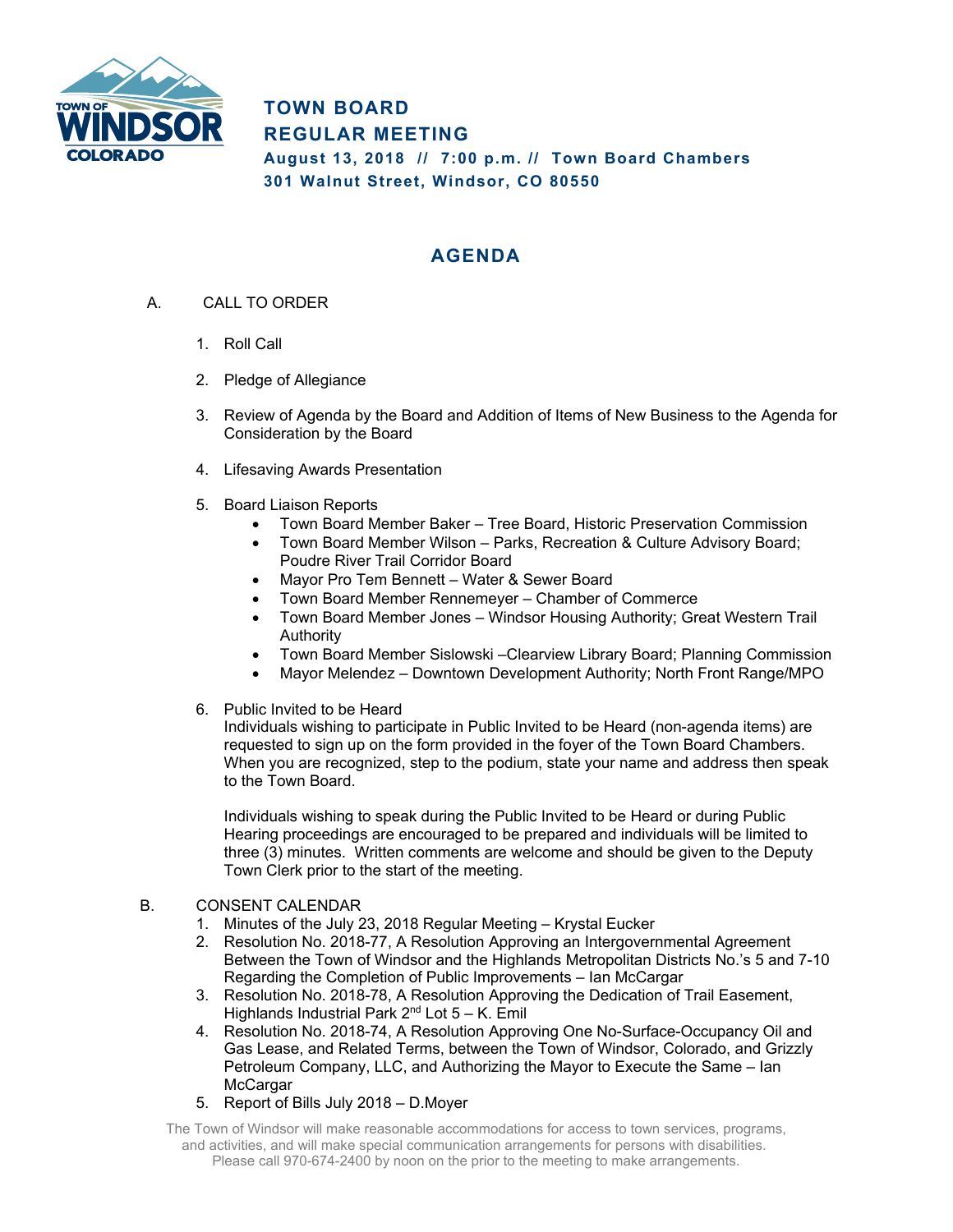6. Advisory Board Appointment – K. Eucker

## C. BOARD ACTION

- 1. Site Plan Presentation Eagle Crossing Subdivision, 4th Filing, Lot 2 Eagle Crossing (Fossil Ridge) Storage – Eagle Crossing Development Inc., owner; Brian Williamson, TST Consulting Engineers, Inc., applicant; Morgan Kidder, Journey Homes, authorized representative
	- Staff presentation: Millissa Berry, Senior Planner
- 2. Site Plan Presentation Windsor Commons Subdivision First Filing, Lot 4 Joel Walters, Budget Blinds, applicant/ David Stranathan, Freeman Architects, applicant's representative
	- Staff presentation: Paul Hornbeck, Senior Planner
- 3. Ordinance No. 2018-1565 An Ordinance Amending Sections 17-8-30 and 17-8-20 of the Windsor Municipal Code regarding proposed Administrative Site Plan Review and Procedure.
	- *Super majority vote required on second reading*
	- Second Reading
	- Legislative
	- Staff presentation: Millissa Berry, Senior Planner
- 4. Ordinance No. 2018-1566 An Ordinance Rezoning Ptarmigan Business Park PUD 2nd Filing Tract A – Tom Muth, Windsor Investments LTD, applicant/ Jon Sweet, TST Consulting Engineers, applicant's representative
	- *Super majority vote required on second reading*
	- Second Reading
	- Quasi-judicial
	- Staff presentation: Paul Hornbeck, Senior Planner
- 5. Ordinance No. 2018-1567 An Ordinance Rezoning Valley Center Subdivision Lots A & B– Alan Highstreet, Agrifab Colorado, LLC, applicant / Mike Maurer Olsson Associates, applicant's representative
	- *Super majority vote required on second reading*
	- Second Reading
	- Quasi-judicial
	- Staff presentation: Paul Hornbeck, Senior Planner
- 6. Ordinance No. 2018-1569 An Ordinance Amending Section 16-6-90 of the Windsor Municipal Code regarding proposed Minor Variance Process. *Super majority vote required on second reading* 
	- Second Reading
	- Legislative
	- Staff presentation: Carlin Malone, Chief Planner
- 7. Resolution No. 2018-76 A Resolution Approving and Adopting an Intergovernmental Agreement between and among the Town of Windsor, The City of Loveland and the County of Larimer with Respect to the Fairgrounds Avenue Corridor